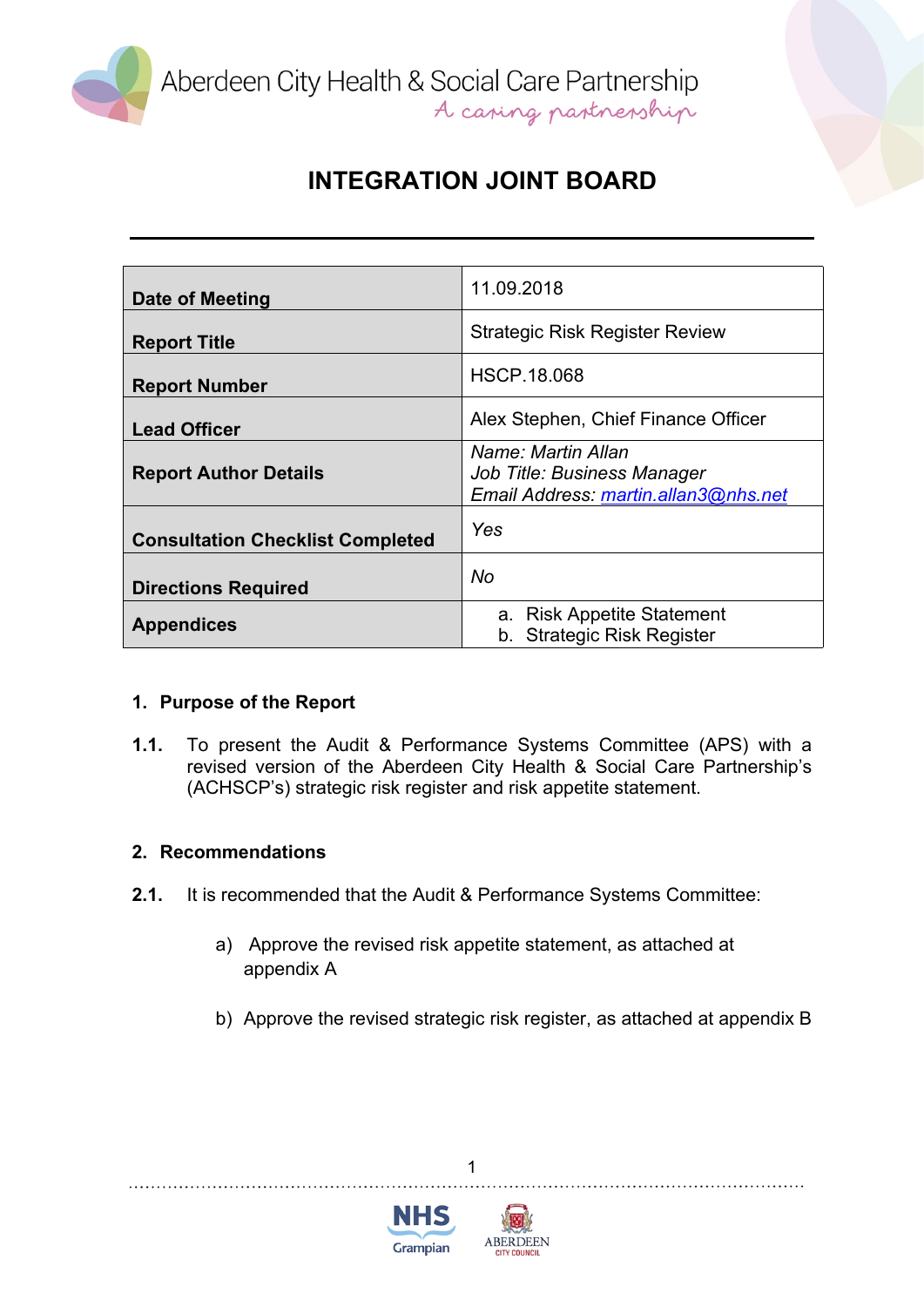

Aberdeen City Health & Social Care Partnership<br>A caping partnership

# **INTEGRATION JOINT BOARD**

### **3. Summary of Key Information**

**3.1.** This report presents a review of several elements of the IJB's risk management process including the risk appetite statement; strategic risk register and operational risk register.

### **Revision of the Risk Appetite Statement**

**3.2.** Members of the Integration Joint Board considered the risk appetite statement during a development workshop on the 24<sup>th</sup> of April 2018. They recommended several revisions, which are included in the risk appetite statement at appendix A. The revisions are highlighted in tracked changes to the document.

### **Revision of the Strategic Risk Register**

- **3.3.** Members of the IJB also considered the risk register during a development workshop on 24<sup>th</sup> April 2018.
- **3.4.** Key changes to the version presented resulting from this workshop include:
	- Removal of risk '*failure of the IJB to function, make decisions in a timely manner etc'* (previously risk number 3), as per decision at IJB workshop.
	- The previous version of the risk register included two risks relating to partner organisations. These have been combined into one new risk, as per decision at the IJB workshop:
- **a)** *"*There is a risk that the governance arrangements between the IJB and its partner organisations (ACC and NHSG) are not robust enough to provide necessary assurance within the current assessment framework – leading to duplication of effort and poor relationships"
- **b)** "There is a risk that services provided by ACC and NHS corporate services on behalf of the IJB do not have the capacity, are not able to work at the pace of the IJB's ambitions, or do not perform their function as required by the IJB to enable it to fulfil its functions"

 $\mathfrak{p}$ 



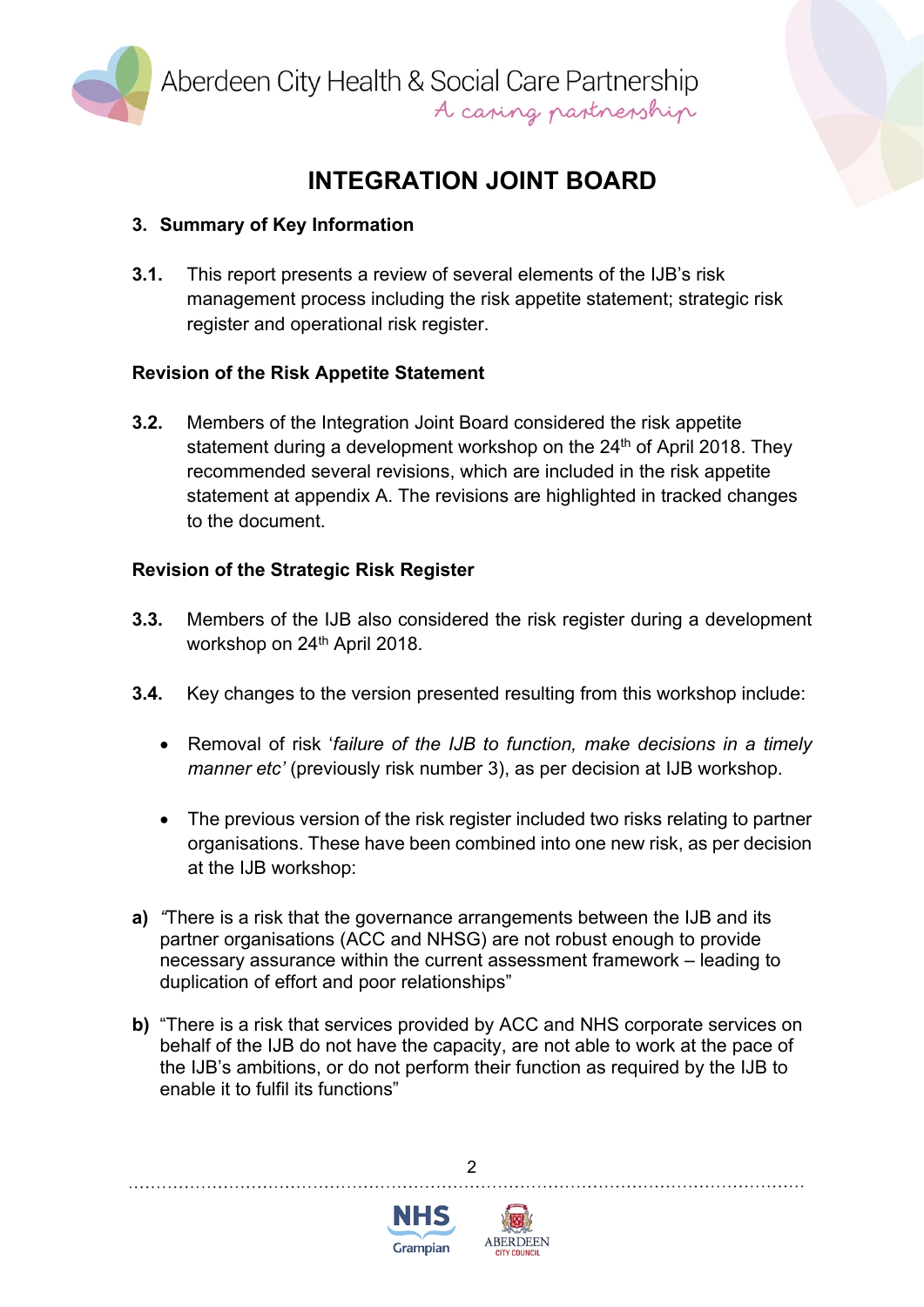

Aberdeen City Health & Social Care Partnership<br>A caring partnership

## **INTEGRATION JOINT BOARD**

- **3.5.** Each risk in the register was then reviewed and updated by appropriate senior managers, before being considered at the Executive Team meeting on the 22<sup>nd</sup> of August. Key changes to the strategic risk register resulting from this work include:
	- Developing risk 1 (market failure) into part A (Adult Social Care) and part B (General Practice Services). This is to recognise that there is a risk of market failure in both of these areas, as they are externally delivered, however the underlying causes of the risk are different, as are the mitigations and controls as a result.
	- An increase to the risk rating of risk 10 (locality working) from medium to high.
	- Additional narrative explaining strategic risk concepts on page 2 and a visual summary on page 4.

#### **Revision of the Operational Risk Register**

**3.6.** The Business Manager has also been working with the Senior Management Team to review the operational risk registers. A workshop session has been held to set the context of the process, based on the Board's Assurance Framework and follow up sessions with specialists in Datix and wider risk management have been arranged for September and early October 2018.

#### **4. Implications for IJB**

- **4.1.** Equalities there are no direct implications arising directly as a result of this report.
- **4.2.** Fairer Scotland Duty there are no direct implications arising directly as a result of this report.
- **4.3.** Financial there are no direct implications arising directly as a result of this report.
- **4.4.** Workforce there are no direct implications arising directly as a result of this report.
- **4.5.** Legal there are no direct implications arising directly as a result of this report.

3